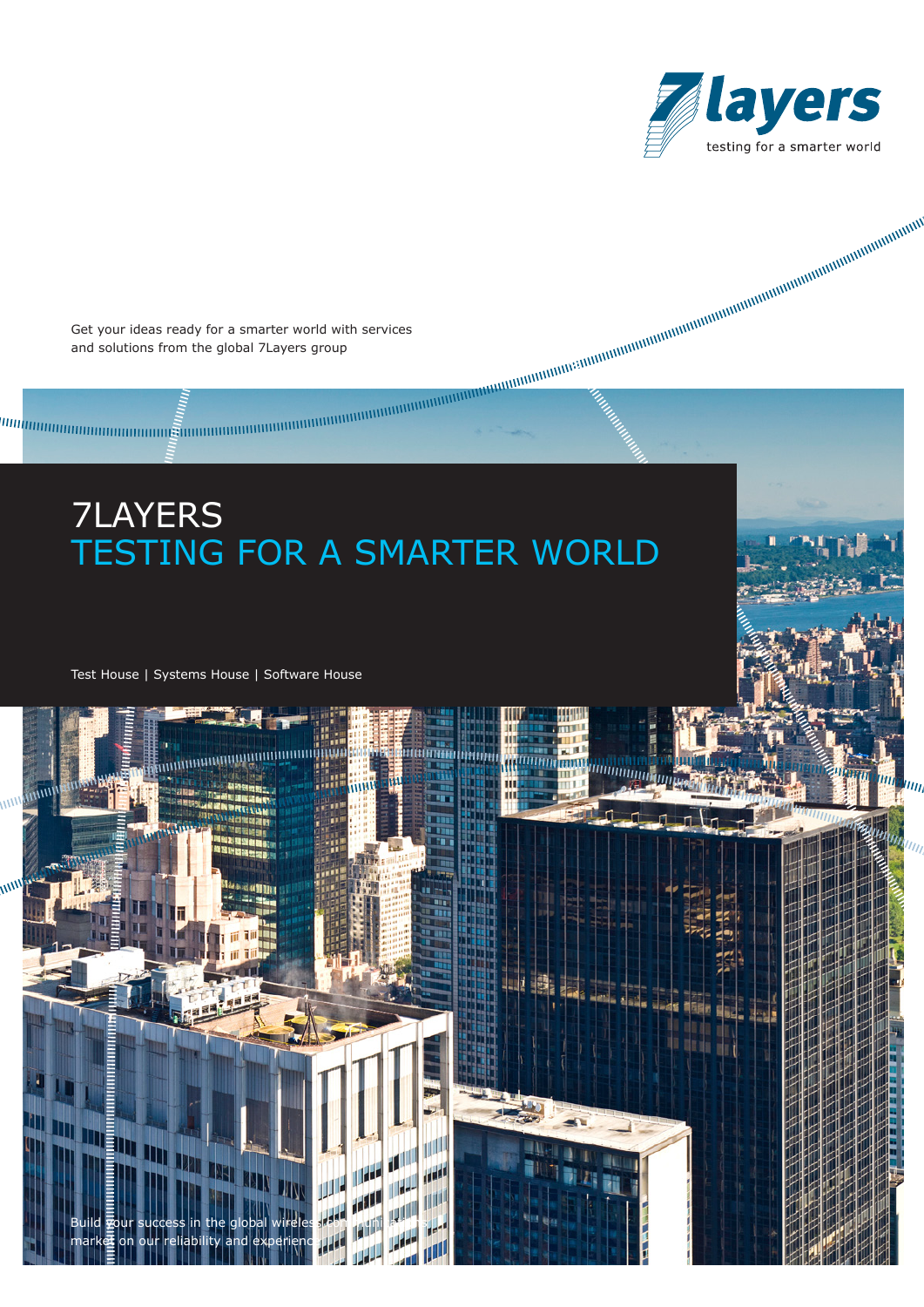Worldwide growth rates for mobile communications products and services have been immense during the last decade. In the industrial countries it is now a matter of course for people to have access to a mobile phone, smart phone or wireless internet, and emerging nations are gaining ground fast.

However, the future requires us to be more economical with worldwide resources, whilst at the same time people would like to live a healthier life with more convenience and spare time and a higher level of security. The wish list doesn't end there and neither does the role that wireless technologies can play in such a "smarter world" scenario.

7Layers has engineering and test centers in Europe, P.R. China, S. Korea, Japan and North America with many years experience in wireless technologies. Since 1999, we have been supporting mobile device manufacturers, module and chip-set suppliers as well as network operators, service providers and industry interest groups such as PTCRB, Bluetooth® SIG or GCF. More recently, the number of projects for the so-called M2M industries, such as wireless health, mobile payment, automotive etc., has increased significantly. The world is going wireless and the development of our company reflects this trend.

### INTERLAB® SOFTWARE COMPONENTS AND APPLICATIONS

7Layers has many years experience with almost all wireless technologies. Our engineers have been working together with major technology leaders in the industry since the mid-80s. During this time, the complexity of mobile communications products and services has increased enormously, making it impossible to develop and test products efficiently without the support of sophisticated, systematic processes.

7Layers' response to the growing complexity of wireless communications products has been the development of the **InterLab® Software**. This consists of adaptable, web-based components and applications that can be integrated in existing processes to improve **product requirements management, testing, test lab management**, test plan generation, etc. It is also used as a basis for the development of automated, userfriendly **test solutions**. For technical committees, it provides a systematic way of defining and managing relevant product requirements and test criteria.

Our InterLab® Software System is currently used as a webbased test & certification portal by large telecommunications test labs and by the PTCRB. Our own and our clients' test solutions have been developed on the basis of InterLab® software components.

## Test Solutions

Since our software components are especially designed to handle complex test situations, it was a logical step to develop test systems for complicated, niche test requirements such as the **InterLab® Test Solutions LTE-USIM/USAT, 3G USIM/ USAT, Bluetooth® Low Energy, TTY**. Recently, we launched a completely new product, the "**InterLab® Feature Explorer**", which accurately identifies the product features of wireless devices with integrated GSM, W-CDMA or LTE technology. The "InterLab® Feature Explorer" enables the reliable, automated creation of test plans, test system configurations etc.

## Engineering Services

Over the years, we have witnessed how GSM-family technologies have been positively influenced by standardization rules laid down by the European Union. 7Layers has already been involved in supporting industry groups in setting up these standardizations.

Standardization ensures that products and services work according to common principles. This makes it more difficult to differentiate between products, but it also ensures interoperability, which leads to improved market acceptance and market penetration. Whilst the GSM-family benefited immensely from standardization, there are as yet hardly any comparable rules for M2M products and applications.

However, for applications such as wireless health or mobile payment, it is critical to fulfill market expectations regarding security, reliability, functionality and interoperability if they are to become a success in a smarter world. 7Layers supported the GCF with the development of specifications for product development and testing, as well as the TAAB and later on the Bluetooth® SIG with the development of qualification programs.

# TEST & MARKET ACCESS SERVICES

Companies developing smart services and products can rely on our expertise for **development and validation of certification test programs, test specifications, test cases, test systems** etc. in order to make the quality of their high-level M2M applications and devices measurable, provable and/or certifiable. Based on our technology expertise, proven software tools and years of experience, industries also rely on our **consultancy services on radio technology issues, requirements management, market access requirements** as well as the more practical aspects of antenna and/or module integration. M2M industries are beginning to develop similar certification schemes (e.g. Mobile Health Alliance) in which 7Layers will participate. **The 7Layers test laboratories** are accredited by DAkkS (ISO 17025) and PTCRB. The services we provide are in accordance with ETSI, FCC, R&TTE, Bluetooth® SIG etc. However, our test services do not only include conformance testing and EMC testing necessary for certification and type approval.

For our **global type approval services** we have built up a comprehensive data base containing all the necessary information regarding legal requirements for almost all countries worldwide.

A well-established, international network of trustworthy partners and test labs enhances the reliability of our services.

To remain up-to-date with **certification requirements** at all times, we have been a member of such steering committees as the PTCRB, GCF and Bluetooth® SIG for years. Clients can rely on us to guide their products through the respective certification processes successfully. For their new applications and services,

Major mobile communications industry players have been relying on our state-of-the-art test & market access services for years. We now support all industries involved in launching products with integrated wireless technologies. For example, in Germany major automotive industry players use 7Layers type approval services. Such services do not necessarily follow a high level of standardization. It is therefore especially important for our clients that they can rely on our systematic test processes and highly qualified test personnel for reliable and reproducible test results, combined with analysis support if required.

We also offer pre-compliance testing, benchmark testing, OTA testing, antenna testing, interoperability & field testing and application testing.

Currently we cover technologies such as GSM-family, W-CDMA, HSPA, LTE but also Bluetooth®, W-LAN, GPS, WiFi, NFC, JAVA, TETRA etc.

muunnuunnuunnuunnuunnuu

TESTING FOR A SMARTER WORLD